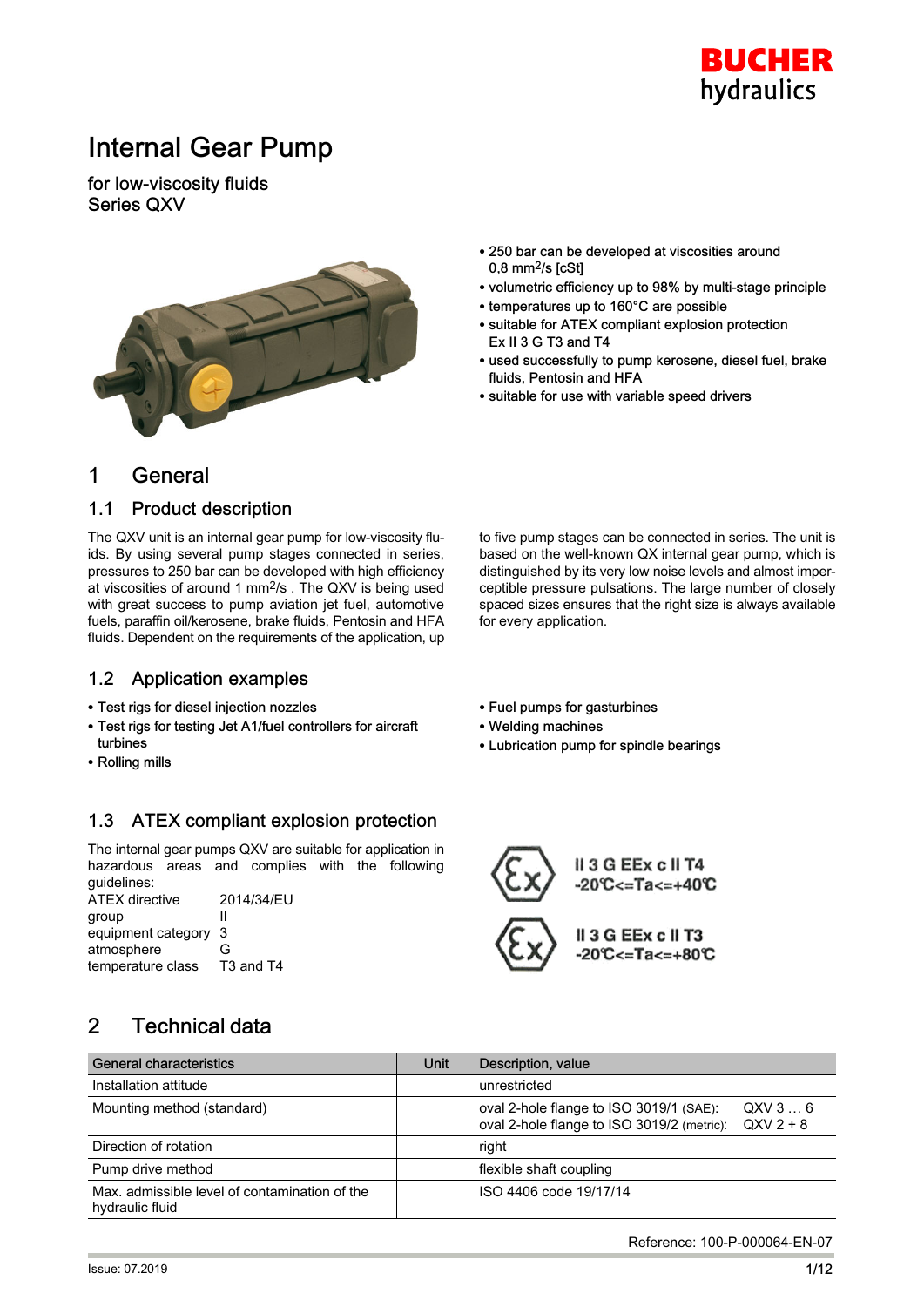## **BUCHER** hydraulics

| <b>General characteristics</b> | Unit               | Description, value                                                                                                                                                                |
|--------------------------------|--------------------|-----------------------------------------------------------------------------------------------------------------------------------------------------------------------------------|
| Viscosity range                | mm <sup>2</sup> /s | 0,8  10 (other values on request)                                                                                                                                                 |
| Fluid temperature              | $^{\circ}$ C       | min. $-20$ , max. $+80$ (HFA up to $+50$ )<br>Optimal range: +30  +60<br>(Observe viscosity limits for respective fluids)<br>With option 179 (see chapter 5.3) temperatures up to |
|                                |                    | +160°C are possible.                                                                                                                                                              |
| Minimum inlet pressure         | bar                | 0,85  1 absolute (dependent on pump size and speed,<br>(other values on request)                                                                                                  |
| Maximum pressure at drain port | bar                | $\leq$ 1.5 absolute                                                                                                                                                               |

## 2.1 Main characteristics for pressure range 1 - 6

|                                                      | Pressure range 1                      |                                                                 |                                                              |                                           |                                                                    | Pressure range 2 - 6                                                |                                                                     |                                                                    |                                                                 |
|------------------------------------------------------|---------------------------------------|-----------------------------------------------------------------|--------------------------------------------------------------|-------------------------------------------|--------------------------------------------------------------------|---------------------------------------------------------------------|---------------------------------------------------------------------|--------------------------------------------------------------------|-----------------------------------------------------------------|
| Displacement <sup>1)</sup><br>[cm <sup>3</sup> /rev] | Speed range 2)<br>[min <sup>1</sup> ] | $\widehat{+}$<br>operation pressure<br>25 bar<br>Pressure range | Displacement 1)<br>$\left[\mathrm{cm}^3/\mathrm{rev}\right]$ | Speed range $2$ )<br>[min <sup>-1</sup> ] | $\overline{4}$<br>operation pressure<br>50 bar<br>Pressure range 2 | $\overline{4}$<br>operation pressure<br>Pressure range 3<br>100 bar | $\overline{4}$<br>operation pressure<br>Pressure range 4<br>150 bar | $\widehat{+}$<br>operation pressure<br>200 bar<br>Pressure range 5 | operation pressure <sup>4)</sup><br>250 bar<br>Pressure range 6 |
|                                                      |                                       |                                                                 | 5,1                                                          |                                           | QXV22-005R                                                         | QXV23-005R                                                          | QXV24-005R                                                          | QXV25-005R                                                         | QXV26-005R                                                      |
|                                                      |                                       |                                                                 | 6,3                                                          |                                           | QXV22-006R                                                         | QXV23-006R                                                          | QXV24-006R                                                          | QXV25-006R                                                         | QXV26-006R                                                      |
|                                                      | 3000-3600                             |                                                                 | 7,9                                                          |                                           | QXV22-008R                                                         | QXV23-008R                                                          | QXV24-008R                                                          | QXV25-008R                                                         | QXV26-008R                                                      |
| 10,3                                                 |                                       | QXV21-010R                                                      | 10,0                                                         |                                           | QXV32-010R                                                         | QXV33-010R                                                          | QXV34-010R                                                          | QXV35-010R                                                         | QXV36-010R                                                      |
| 12,6                                                 |                                       | QXV21-012R                                                      | 12,6                                                         | 3000-3600                                 | QXV32-012R                                                         | QXV33-012R                                                          | QXV34-012R                                                          | QXV35-012R                                                         | QXV36-012R                                                      |
| 15,9                                                 |                                       | QXV21-016R                                                      | 15,6                                                         |                                           | QXV32-016R                                                         | QXV33-016R                                                          | QXV34-016R                                                          | QXV35-016R                                                         | QXV36-016R                                                      |
| 20,0                                                 |                                       | QXV31-020R                                                      | 20,3                                                         |                                           | QXV42-020R                                                         | QXV43-020R                                                          | QXV44-020R                                                          | QXV45-020R                                                         | QXV46-020R                                                      |
| 25,2                                                 | 1800-3000                             | QXV31-025R                                                      | 25,1                                                         |                                           | QXV42-025R                                                         | QXV43-025R                                                          | QXV44-025R                                                          | QXV45-025R                                                         | QXV46-025R                                                      |
| 31,1                                                 |                                       | QXV31-032R                                                      | 32,3                                                         |                                           | QXV42-032R                                                         | QXV43-032R                                                          | QXV44-032R                                                          | QXV45-032R                                                         | QXV46-032R                                                      |
| 40,6                                                 |                                       | QXV41-040R                                                      | 39,1                                                         |                                           | QXV52-040R                                                         | QXV53-040R                                                          | QXV54-040R                                                          | QXV55-040R                                                         | QXV56-040R                                                      |
| 50,2                                                 |                                       | QXV41-050R                                                      | 50,3                                                         | 1800-3000                                 | QXV52-050R                                                         | QXV53-050R                                                          | QXV54-050R                                                          | QXV55-050R                                                         | QXV56-050R                                                      |
| 64,5                                                 | 1500-1800                             | QXV41-063R                                                      | 65,4                                                         |                                           | QXV52-063R                                                         | QXV53-063R                                                          | QXV54-063R                                                          | QXV55-063R                                                         | QXV56-063R                                                      |
| 78,3                                                 |                                       | QXV51-080R                                                      | 79,8                                                         |                                           | QXV62-080R                                                         | QXV63-080R                                                          | QXV64-080R                                                          | QXV65-080R                                                         | QXV66-080R                                                      |
| 100,6                                                |                                       | QXV51-100R                                                      | 100,5                                                        | 1500-1800                                 | QXV62-100R                                                         | QXV63-100R                                                          | QXV64-100R                                                          | QXV65-100R                                                         | QXV66-100R                                                      |
| 126,7                                                |                                       | QXV51-125R                                                      | 124,2                                                        |                                           | QXV62-125R                                                         | QXV63-125R                                                          | QXV64-125R                                                          | QXV65-125R                                                         | QXV66-125R                                                      |
| 159,7                                                |                                       | QXV61-160R                                                      | 161,9                                                        | 1200-1800                                 | QXV82-160R                                                         | QXV83-160R                                                          | QXV84-160R                                                          | QXV85-160R                                                         | QXV86-160R                                                      |
| 201,1                                                |                                       | QXV61-200R                                                      | 200,0                                                        | 1200-1500                                 | QXV82-200R                                                         | QXV83-200R                                                          | QXV84-200R                                                          | QXV85-200R                                                         | QXV86-200R                                                      |
| 248,4                                                |                                       | QXV61-250R                                                      | 247,7                                                        |                                           | QXV82-250R                                                         | QXV83-250R                                                          | QXV84-250R                                                          | QXV85-250R                                                         | QXV86-250R                                                      |
| 323,9                                                | 1200-1500                             | QXV81-315R<br>3)                                                |                                                              |                                           |                                                                    |                                                                     |                                                                     |                                                                    |                                                                 |
| 400,1                                                |                                       | QXV81-400R<br>3)                                                |                                                              |                                           |                                                                    |                                                                     |                                                                     |                                                                    |                                                                 |
| 495,4                                                |                                       | QXV81-500R<br>3)                                                |                                                              |                                           |                                                                    |                                                                     |                                                                     |                                                                    |                                                                 |

1) Due to manufacturing tolerances, there may be slight variations in the displacement.

2) Recommended speeds:

• The lower the speed, the smaller the  $\Delta$  p/stage (linear relationship)

• Speeds for 50 and 60 Hz

3) Second suction port is necessary for n > 1200 rpm (see section 5.3 Special features)

4) Do not run up pump against pressures higher than 20 bar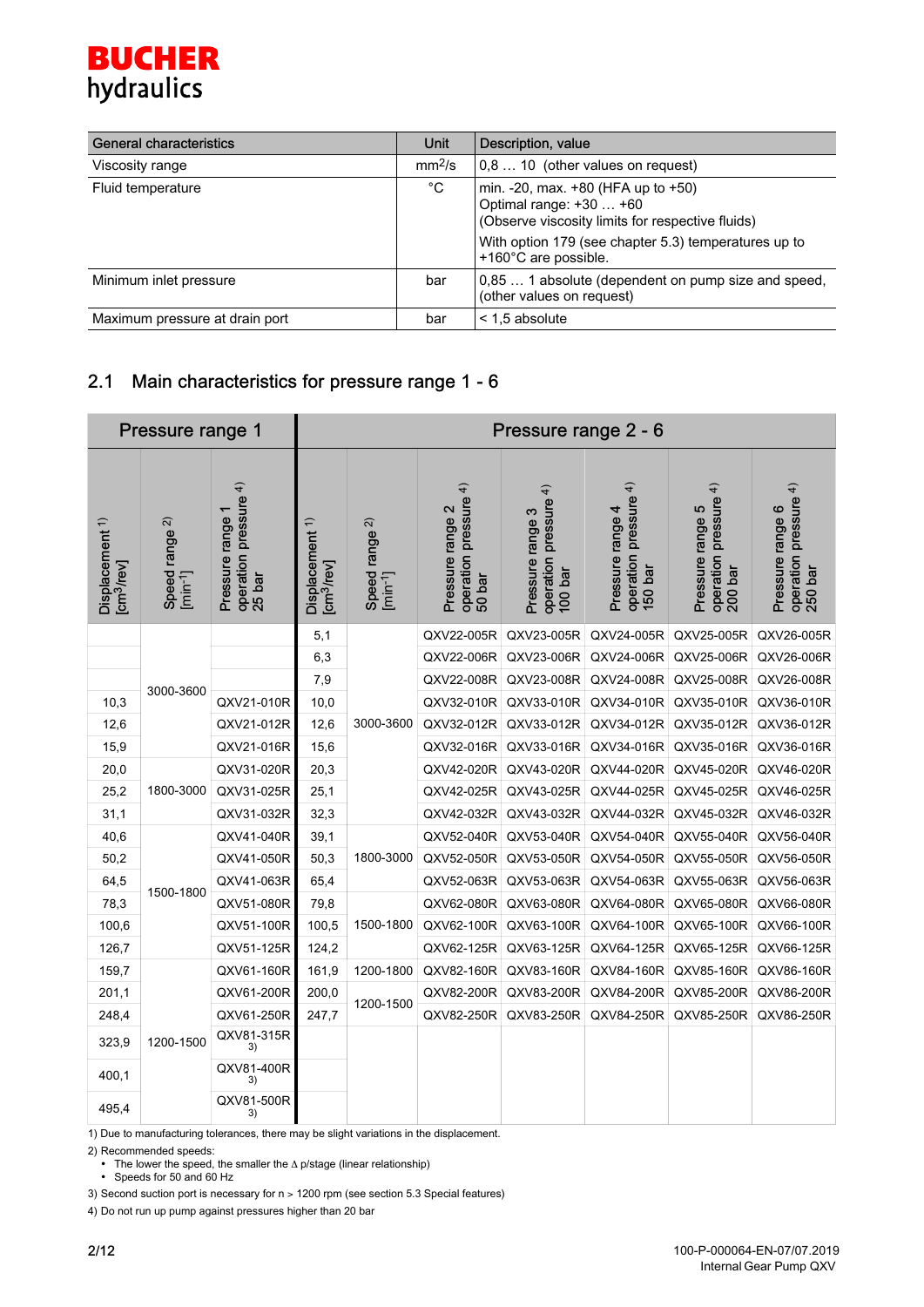

## 3 Performance graphs

Measured at a viscosity of 2.5 mm2/s [cSt].

#### 3.1 Speed range dependent on pressure



| Pressure range 1 |   | Pressure range 4 |
|------------------|---|------------------|
| Pressure range 2 | b | Pressure range 5 |
| Pressure range 3 |   | Pressure range 6 |

#### 3.2 Pressure range 1



#### 3.2.2 Hydro-mechanical efficiency

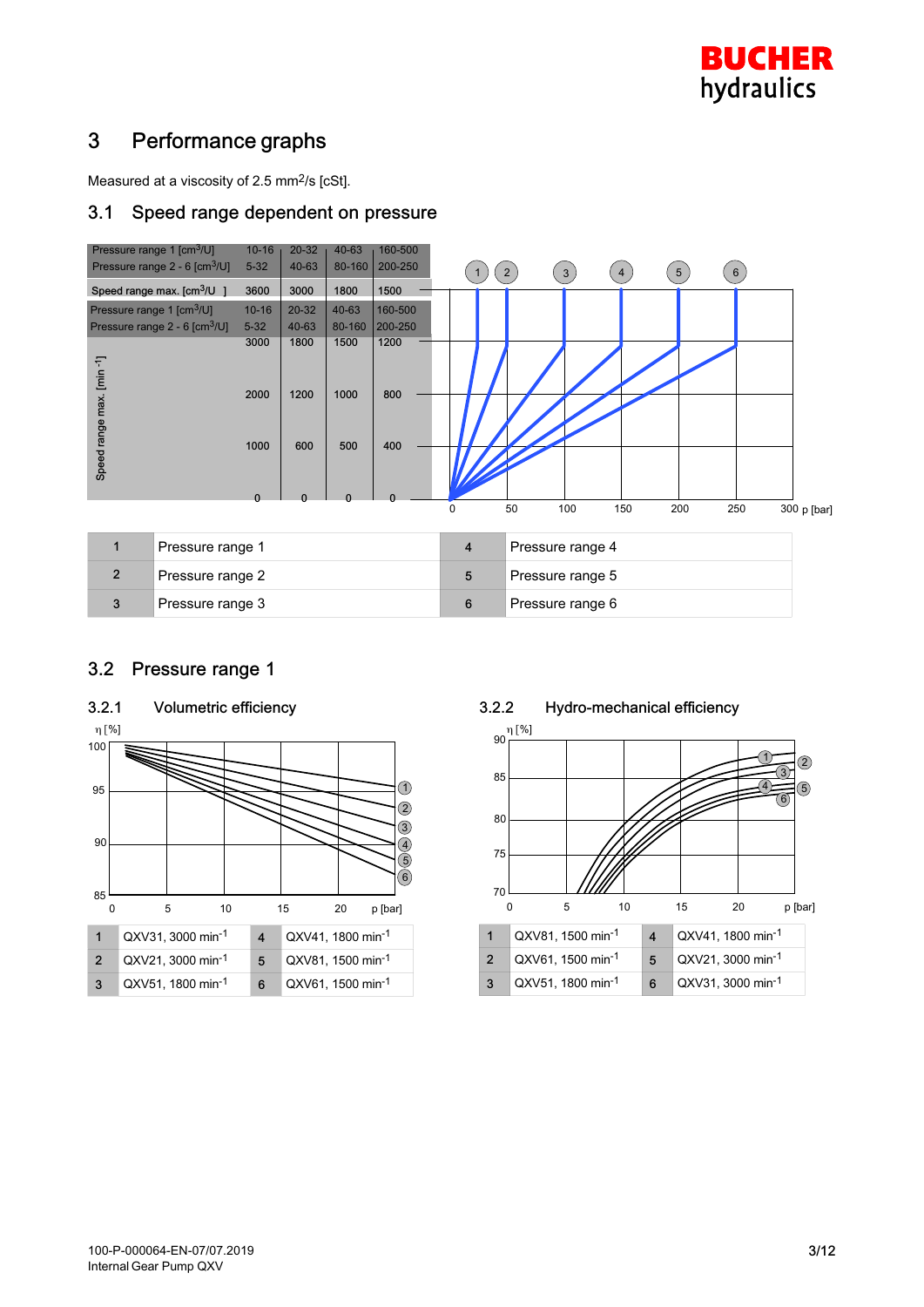**BUCHER** hydraulics

#### 3.3 Pressure range 2

#### 3.3.1 Volumetric efficiency



#### 3.4 Pressure range 3



| QXV53, 3000 min-1              |   | QXV63, 1800 min-1 |
|--------------------------------|---|-------------------|
| <sup>1</sup> QXV83, 1800 min-1 | 5 | QXV33, 3000 min-1 |
| QXV43, 3000 min-1              | 6 | QXV23, 3000 min-1 |

#### 3.5 Pressure range 4



#### 3.3.2 Hydro-mechanical efficiency





#### 3.4.2 Hydro-mechanical efficiency



100-P-000064-EN-07/07.2019 Internal Gear Pump QXV

[/12](#page-11-0)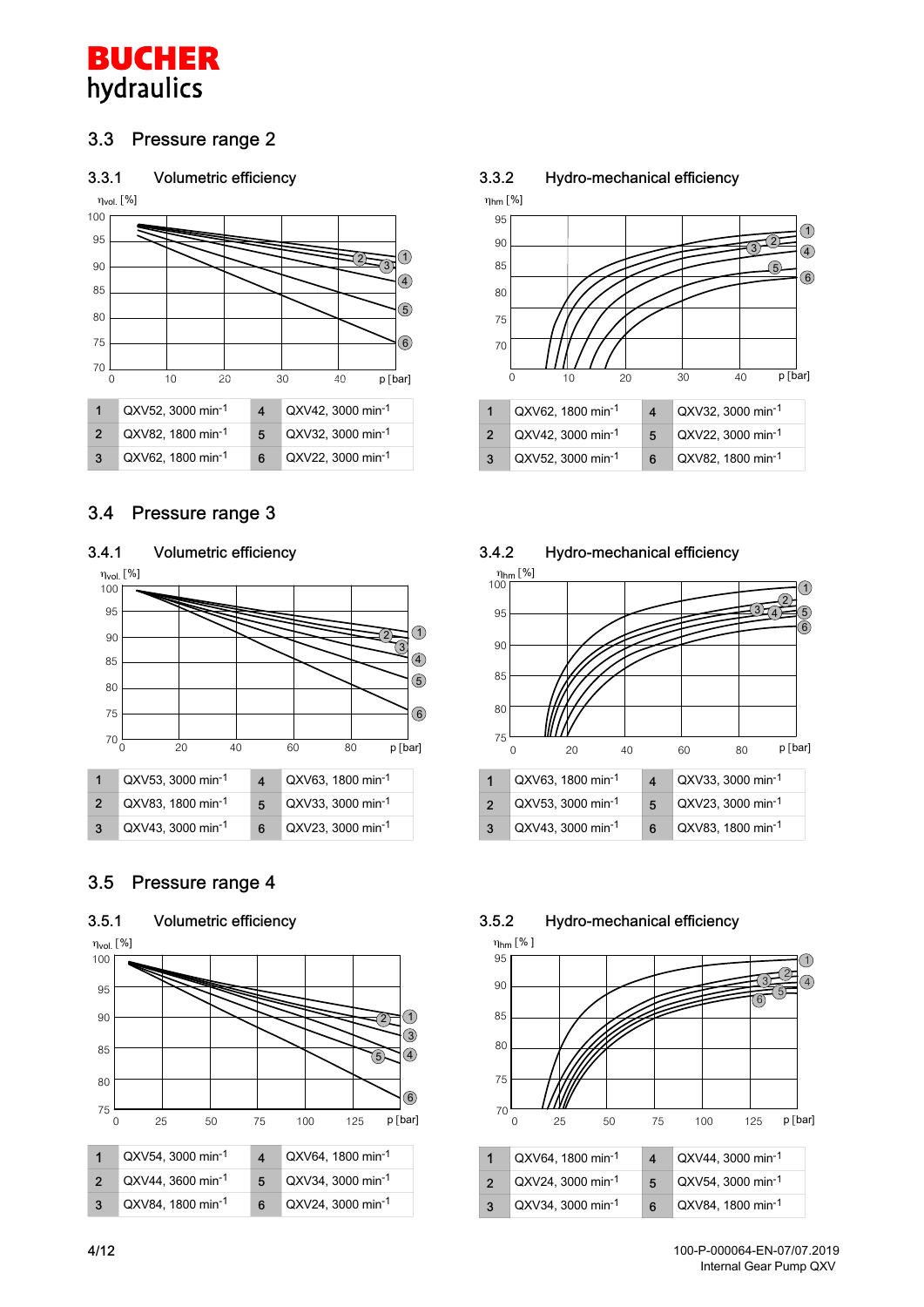

#### 3.6 Pressure range 5





3 QXV85, 1800 min<sup>-1</sup> 6 QXV25, 3000 min<sup>-1</sup>

#### 3.7 Pressure range 6



| QXV56, 3000 min <sup>-1</sup> |   | QXV66, 1800 min <sup>-1</sup> |
|-------------------------------|---|-------------------------------|
| QXV46, 3600 min-1             | 5 | QXV36, 3000 min-1             |
| QXV86, 1800 min-1             | 6 | QXV26, 3000 min-1             |

#### 3.6.2 Hydro-mechanical efficiency



| QXV65, 1800 min-1 |   | QXV45, 3000 min-1             |
|-------------------|---|-------------------------------|
| QXV25, 3000 min-1 | 5 | QXV55, 3000 min-1             |
| QXV35, 3000 min-1 | 6 | QXV85, 1800 min <sup>-1</sup> |

#### 3.7.2 Hydro-mechanical efficiency



|    | <sup>1</sup> QXV56, 3000 min <sup>-1</sup> |   | QXV66, 1800 min <sup>-1</sup> |
|----|--------------------------------------------|---|-------------------------------|
|    | <sup>1</sup> QXV46, 3600 min <sup>-1</sup> | 5 | QXV36, 3000 min-1             |
| -3 | QXV86, 1800 min-1                          | 6 | QXV26, 3000 min-1             |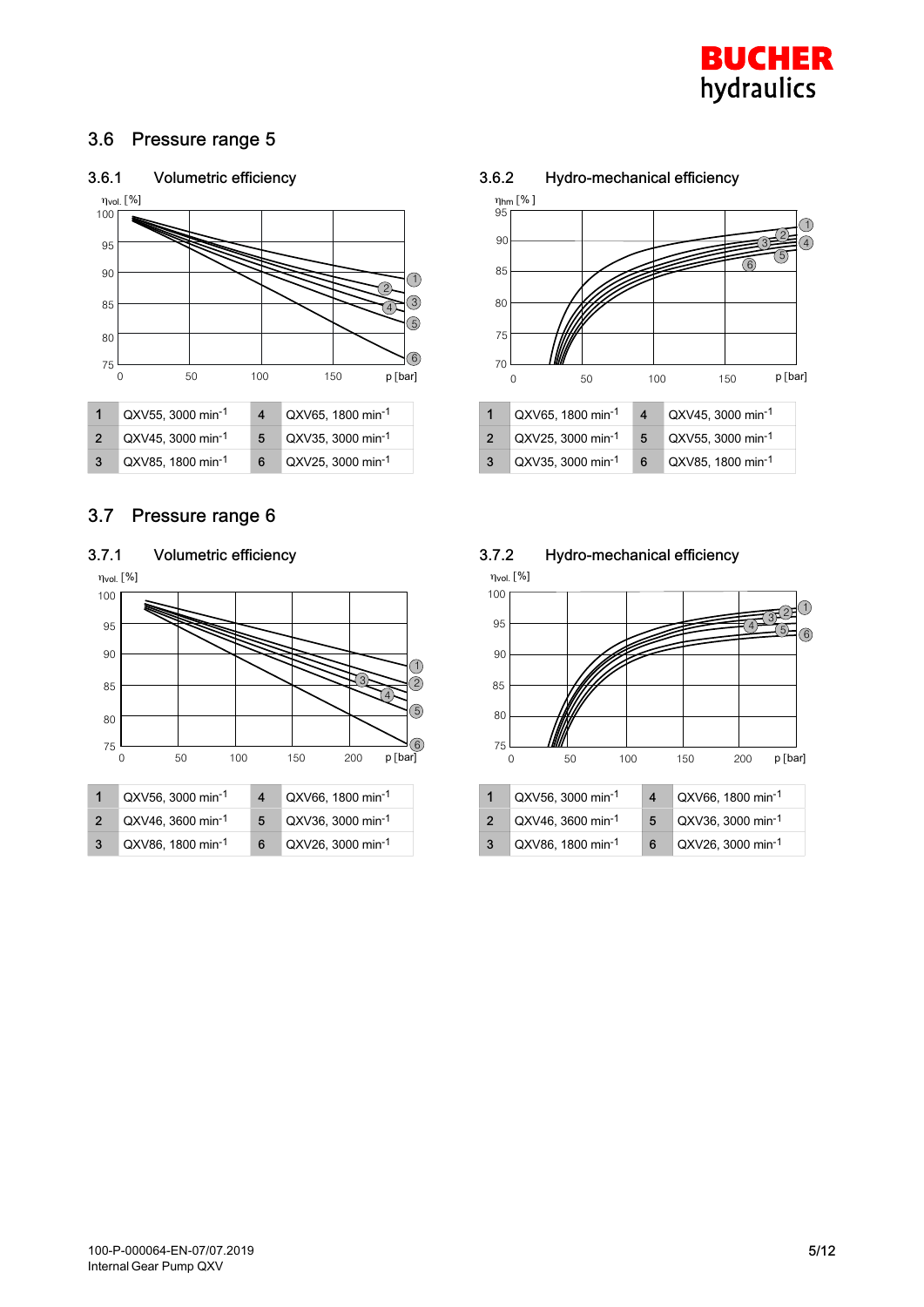# **BUCHER**<br>hydraulics

## 4 Dimensions

## 4.1 Dimensions frame size 2 - 3

| Frame size                    |              |                          |                           | $\overline{2}$ |                              |                 |         | $\mathbf{3}$             |                          |                           |                         |                   |                  |  |
|-------------------------------|--------------|--------------------------|---------------------------|----------------|------------------------------|-----------------|---------|--------------------------|--------------------------|---------------------------|-------------------------|-------------------|------------------|--|
| Presure range                 |              | $\mathbf{1}$             | $\overline{2}$            | 3              | $\overline{\mathbf{4}}$      | $5\phantom{.0}$ | $\bf 6$ | $\mathbf{1}$             | $\overline{2}$           | $\sqrt{3}$                | $\overline{\mathbf{4}}$ | 5                 | $\boldsymbol{6}$ |  |
| Suction port:<br>to standard  | $\mathbf S$  |                          |                           |                | G 1"<br>DIN 3852 / 2         |                 |         |                          | G 1 1/4"<br>DIN 3852 / 2 |                           |                         |                   |                  |  |
| Pressure port:<br>to standard | P            |                          | G 1/2" 2)<br>DIN 3852 / 2 |                |                              |                 |         |                          |                          | G 3/4" 2)<br>DIN 3852 / 2 |                         |                   |                  |  |
| Drain port                    | $\mathsf{R}$ |                          |                           |                | G 1/4"                       |                 |         |                          | G 1/4"                   |                           |                         |                   |                  |  |
| Mounting:                     | A            |                          |                           |                | 118                          |                 |         |                          | 132                      |                           |                         |                   |                  |  |
| oval 2-hole<br>flange to      | B (SAE)      |                          |                           |                | $\qquad \qquad \blacksquare$ |                 |         |                          |                          |                           | 106                     |                   |                  |  |
| ISO 3019/1<br>(SAE)           | B (Metr.)    | 100                      |                           |                |                              |                 |         |                          |                          |                           | 109                     |                   |                  |  |
| ISO 3019/2<br>(metric)        | $\mathsf C$  |                          |                           |                | 9                            |                 |         |                          |                          |                           | 11                      |                   |                  |  |
|                               | N (SAE)      |                          |                           |                | -                            |                 |         | $82,55$ <sub>-0,05</sub> |                          |                           |                         |                   |                  |  |
|                               | N (Metr.)    |                          |                           |                | 63 h8                        |                 | 80 h8   |                          |                          |                           |                         |                   |                  |  |
|                               | O            | 8,5                      |                           |                |                              |                 |         |                          | 8,5                      |                           |                         |                   |                  |  |
|                               | $\vee$       |                          |                           |                | 6                            |                 |         | $\,6$                    |                          |                           |                         |                   |                  |  |
| Shaft end:                    | D            | 20 j6                    |                           |                |                              |                 |         |                          |                          |                           | 25 j6                   |                   |                  |  |
| parallel, to<br>ISO/R7751)    | E            |                          |                           |                | 36                           |                 |         |                          | 42                       |                           |                         |                   |                  |  |
|                               | F            |                          |                           |                | 6                            |                 |         | 8                        |                          |                           |                         |                   |                  |  |
|                               | G            |                          |                           |                | 22,5                         |                 |         | 28                       |                          |                           |                         |                   |                  |  |
|                               | T            |                          |                           |                | 45                           |                 |         |                          |                          |                           | 50                      |                   |                  |  |
| Housing                       | Κ            |                          |                           |                | 37,5                         |                 |         |                          |                          |                           | 44                      |                   |                  |  |
|                               | L            | 139,5                    | 121,5                     | 157            | 192                          | 226,5           | 261,5   | 165,5                    | 145,5                    | 190,5                     | 235,5                   | 280,5             | 325,5            |  |
|                               | M            | $\overline{\phantom{a}}$ | 55                        | 90             | 125                          | 160             | 195     | $\overline{\phantom{0}}$ | 69,5                     | 114,5                     |                         | 159,5 204,5 249,5 |                  |  |
|                               | T1           |                          |                           |                | 43                           |                 |         | 53,5                     | 53,5<br>54               |                           |                         |                   |                  |  |
|                               | T2           | 43                       |                           |                |                              |                 |         |                          | 53,5<br>60<br>53,5       |                           |                         |                   |                  |  |
|                               | Z            |                          |                           |                | 100                          |                 |         | 120                      |                          |                           |                         |                   |                  |  |
|                               | W            |                          |                           |                | $\qquad \qquad \blacksquare$ |                 |         |                          |                          |                           | $\overline{a}$          |                   |                  |  |
| Weight                        | [Kg]         | 5                        | 5                         | 6,5            | 8                            | 9,5             | 11      | $10$                     | 9,5                      | 12,5                      | 10                      | 9,5               | 12,5             |  |

1) For other shaft ends, consult Bucher Hydraulics GmbH

2) Pressure port to SAE J518 can be supplied for pressure ranges 2+3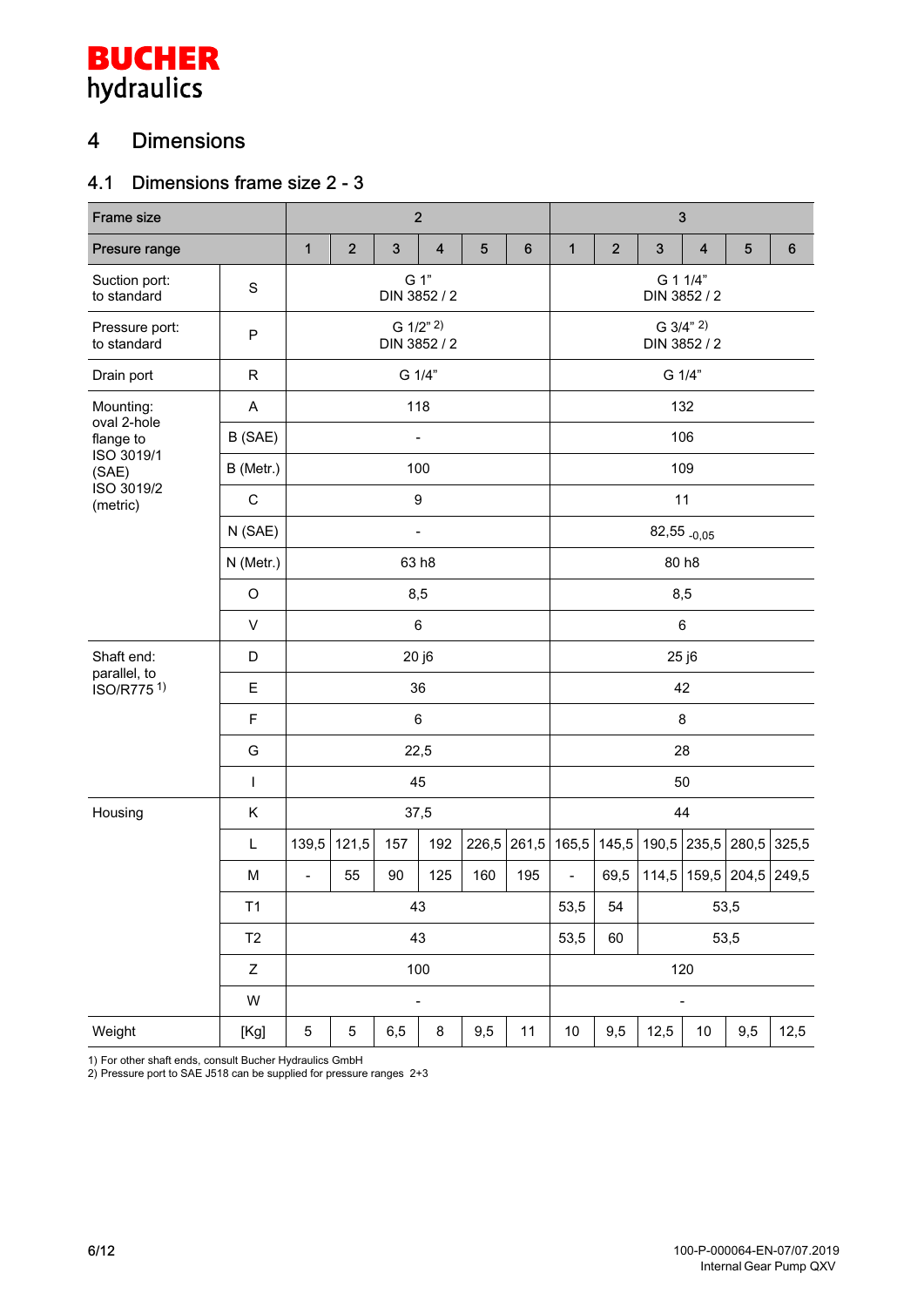

#### 4.2 Dimensions frame size 4 - 5

| Frame size                    |                | $\overline{\mathbf{4}}$      |                |                 |                          |         |        |                          | 5           |                 |                         |         |         |  |  |
|-------------------------------|----------------|------------------------------|----------------|-----------------|--------------------------|---------|--------|--------------------------|-------------|-----------------|-------------------------|---------|---------|--|--|
| Presure range                 |                | 1                            | $\overline{2}$ | $\sqrt{3}$      | $\overline{\mathbf{4}}$  | $\bf 5$ | 6      | $\mathbf{1}$             | $\mathbf 2$ | $\mathbf{3}$    | $\overline{\mathbf{4}}$ | $\bf 5$ | $\bf 6$ |  |  |
| Suction port:<br>to standard  | $\mathbf S$    |                              |                | 1 1/2" SAE J518 |                          |         |        | 2" SAE J518              |             |                 |                         |         |         |  |  |
| Pressure port:<br>to standard | P              |                              | 1" SAE J518    |                 |                          |         |        |                          |             | 1 1/4" SAE J518 |                         |         |         |  |  |
| Drain port                    | $\mathsf{R}$   |                              | G 1/4"         |                 |                          |         |        |                          |             | G 1/4"          |                         |         |         |  |  |
| Mounting:                     | A              | 170                          |                |                 |                          |         |        |                          | 212         |                 |                         |         |         |  |  |
| oval 2-hole<br>flange to      | B (SAE)        |                              |                |                 | 146                      |         |        |                          |             | 181             |                         |         |         |  |  |
| ISO 3019/1<br>(SAE)           | B (Metr.)      |                              |                |                 | 140                      |         |        |                          |             | 180             |                         |         |         |  |  |
| ISO 3019/2<br>(metric)        | $\mathbf C$    |                              |                |                 | 14                       |         |        |                          |             |                 | 18                      |         |         |  |  |
|                               | N (SAE)        |                              |                |                 | $101,6$ <sub>-0,05</sub> |         |        |                          |             |                 | $127 - 0,05$            |         |         |  |  |
|                               | N (Metr.)      |                              |                |                 | 100 h8                   |         | 125 h8 |                          |             |                 |                         |         |         |  |  |
|                               | $\circ$        | 10,5                         |                |                 |                          |         |        |                          | 12,5        |                 |                         |         |         |  |  |
|                               | $\mathsf{V}$   | $\overline{7}$               |                |                 |                          |         |        | $\overline{7}$           |             |                 |                         |         |         |  |  |
| Shaft end:                    | D              | 32 j6                        |                |                 |                          |         |        |                          |             |                 | 40 j6                   |         |         |  |  |
| parallel, to<br>ISO/R7751)    | E              |                              |                |                 | 58                       |         |        | 82                       |             |                 |                         |         |         |  |  |
|                               | $\mathsf F$    |                              |                |                 | 10                       |         |        | 12                       |             |                 |                         |         |         |  |  |
|                               | G              |                              |                |                 | 35                       |         |        | 43                       |             |                 |                         |         |         |  |  |
|                               | L              |                              |                |                 | 68                       |         |        | 92                       |             |                 |                         |         |         |  |  |
| Housing                       | Κ              |                              |                |                 | 52,5                     |         |        |                          |             |                 | 60,5                    |         |         |  |  |
|                               | L              | 203,5                        |                | 177,5 233,5     | 289,5                    | 345,5   |        | 401,5 243,5              | 212         | 282,5           | 351,5                   | 421,5   | 291,5   |  |  |
|                               | M              | $\qquad \qquad \blacksquare$ | 87             | 143             | 199                      | 255     | 311    | $\overline{\phantom{a}}$ | 102         | 172             | 242                     | 312     | 382     |  |  |
|                               | T1             |                              |                | 66,5            |                          |         | 67     |                          |             |                 | 88,5                    |         |         |  |  |
|                               | T <sub>2</sub> |                              |                | 66,5            |                          |         | $70\,$ | 88,5                     |             |                 |                         |         |         |  |  |
|                               | Z              |                              |                |                 | 125                      |         |        | 156                      |             |                 |                         |         |         |  |  |
|                               | W              |                              |                |                 |                          |         |        |                          |             |                 |                         |         |         |  |  |
| Weight                        | [Kg]           | 18                           | 17             | 22              | 27                       | 32      | $37\,$ | 33                       | 31          | 40              | 49                      | 58      | 67      |  |  |

1) For other shaft ends, consult Bucher Hydraulics GmbH

2) Pressure port to SAE J518 can be supplied for pressure ranges 2+3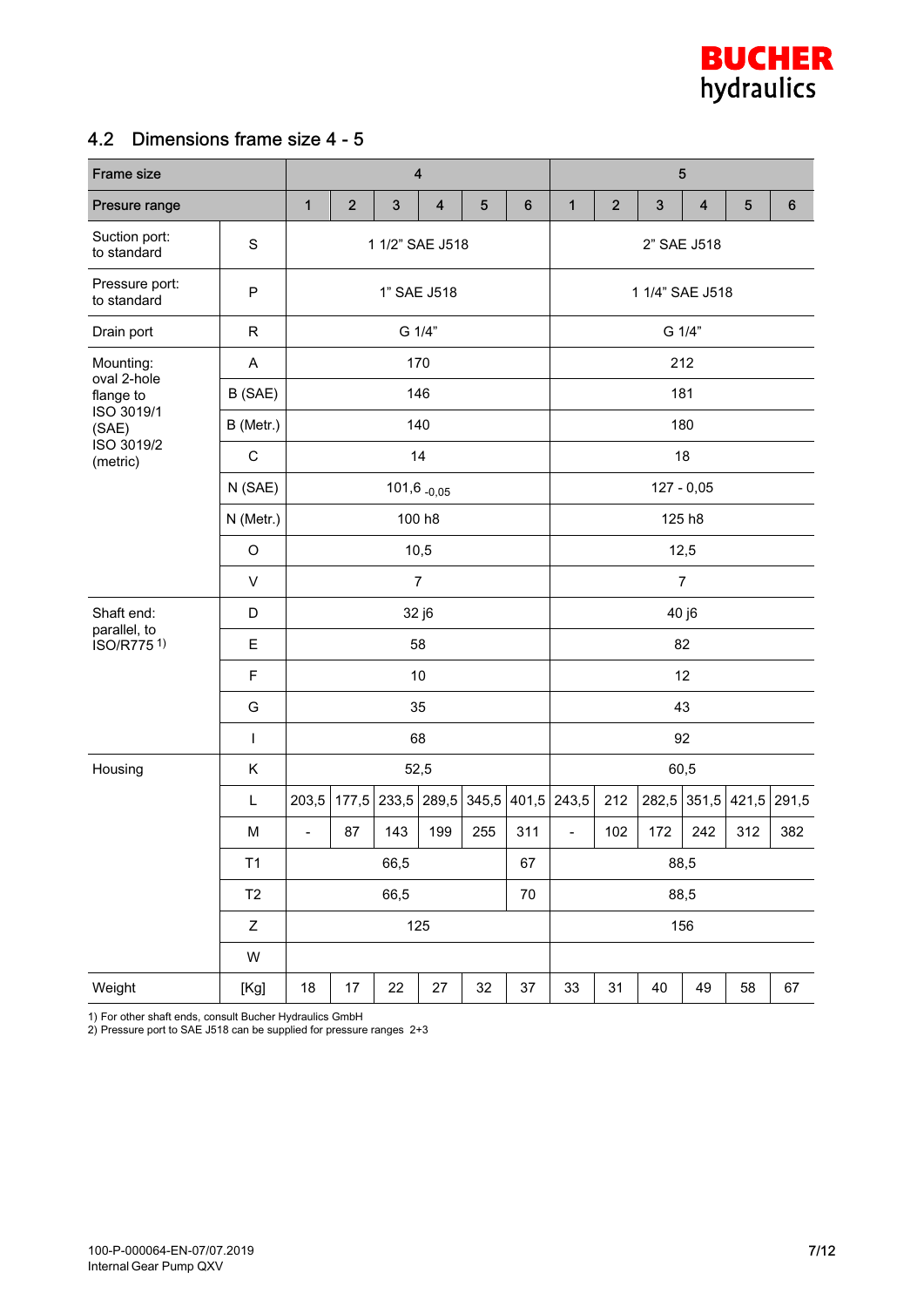

### 4.3 Dimensions frame size 6 - 8

| Frame size                    |                | $\bf 6$        |                 |            |                         |            |         |                          | $\bf 8$     |                |                         |     |                  |  |
|-------------------------------|----------------|----------------|-----------------|------------|-------------------------|------------|---------|--------------------------|-------------|----------------|-------------------------|-----|------------------|--|
| Presure range                 |                | 1              | $\overline{2}$  | $\sqrt{3}$ | $\overline{\mathbf{4}}$ | $\sqrt{5}$ | $\bf 6$ | $\mathbf{1}$             | $\mathbf 2$ | $\sqrt{3}$     | $\overline{\mathbf{4}}$ | 5   | $\boldsymbol{6}$ |  |
| Suction port:<br>to standard  | $\mathbb S$    |                |                 |            | 2 1/2" SAE J518         |            |         |                          | 3" SAE J518 |                |                         |     |                  |  |
| Pressure port:<br>to standard | ${\sf P}$      |                | 1 1/2" SAE J518 |            |                         |            |         |                          |             | 2" SAE J518    |                         |     |                  |  |
| Drain port                    | $\mathsf{R}$   |                | G 3/8"          |            |                         |            |         |                          |             | G 1/2"         |                         |     |                  |  |
| Mounting:<br>oval 2-hole      | A              |                |                 |            | 267                     |            |         | 330                      |             |                |                         |     |                  |  |
| flange to                     | B (SAE)        |                |                 |            | 229                     |            |         |                          |             | $\overline{a}$ |                         |     |                  |  |
| ISO 3019/1<br>(SAE)           | B (Metr.)      |                |                 |            | 224                     |            |         |                          |             |                | 280                     |     |                  |  |
| ISO 3019/2<br>(metric)        | $\mathbf C$    |                |                 |            | 22                      |            |         |                          |             |                | 26                      |     |                  |  |
|                               | N (SAE)        |                |                 |            | $152,4 - 0,05$          |            |         |                          |             |                | $\overline{a}$          |     |                  |  |
|                               | N (Metr.)      |                |                 |            | 160 h8                  |            |         | 200 h8                   |             |                |                         |     |                  |  |
|                               | $\circ$        |                |                 |            | 16,5                    |            |         |                          | 20          |                |                         |     |                  |  |
|                               | $\mathsf{V}$   |                |                 |            | $\overline{7}$          |            |         |                          | 9           |                |                         |     |                  |  |
| Shaft end:                    | D              | 50 j6          |                 |            |                         |            |         |                          |             |                | 63 j6                   |     |                  |  |
| parallel, to<br>ISO/R7751)    | E              |                |                 |            | 82                      |            |         |                          | 105         |                |                         |     |                  |  |
|                               | $\mathsf F$    |                |                 |            | 14                      |            |         | 18                       |             |                |                         |     |                  |  |
|                               | G              |                |                 |            | 53,5                    |            |         | 67                       |             |                |                         |     |                  |  |
|                               | $\mathbf{I}$   |                |                 |            | 92                      |            |         | 117                      |             |                |                         |     |                  |  |
| Housing                       | Κ              |                |                 |            | 74                      |            |         |                          |             |                | 90                      |     |                  |  |
|                               | L              | 289            | 249             | 339        | 429                     | 519        | 609     | 364                      | 314         | 429            | 544                     | 659 | 774              |  |
|                               | M              | $\blacksquare$ | 119             | 209        | 299                     | 389        | 479     | $\overline{\phantom{a}}$ | 151         | 266            | 381                     | 496 | 611              |  |
|                               | T1             | 107            |                 |            | 110                     |            |         | 136,5                    | 137,5       |                |                         |     |                  |  |
|                               | T <sub>2</sub> | 107            |                 |            | 110                     |            |         | 136,5                    | 137,5       |                |                         |     |                  |  |
|                               | $\mathsf Z$    |                |                 |            | 195                     |            |         | 250                      |             |                |                         |     |                  |  |
|                               | W              |                |                 |            |                         |            |         | 264                      |             |                |                         |     |                  |  |
| Weight                        | [Kg]           | 64             | 60              | 76         | 92                      | 108        | 124     | 130                      | 120         | 160            | 200                     | 240 | 280              |  |

1) For other shaft ends, consult Bucher Hydraulics GmbH

2) Pressure port to SAE J518 can be supplied for pressure ranges 2+3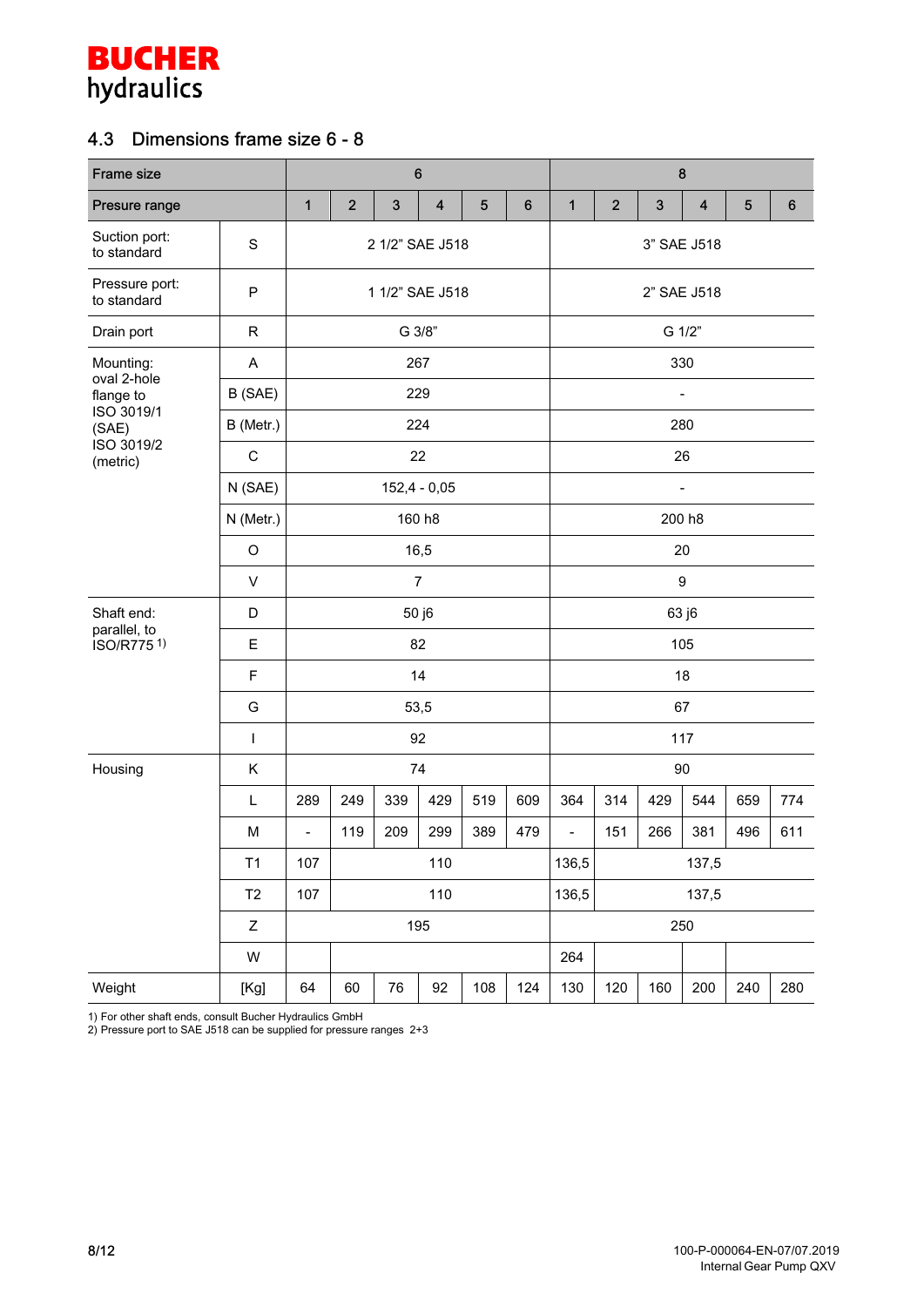

#### 4.3.1 Pressure range 1





4.3.3 Pressure range 3 external drain port G ¼"L  $K + M$ I C P  $E = S$ F θ T1  $\mathcal{C}^{\mathcal{C}}$ Dz A  $\bigoplus$ T2 V ┡ O N

s<sup>1</sup>

<sub>n</sub>

P

S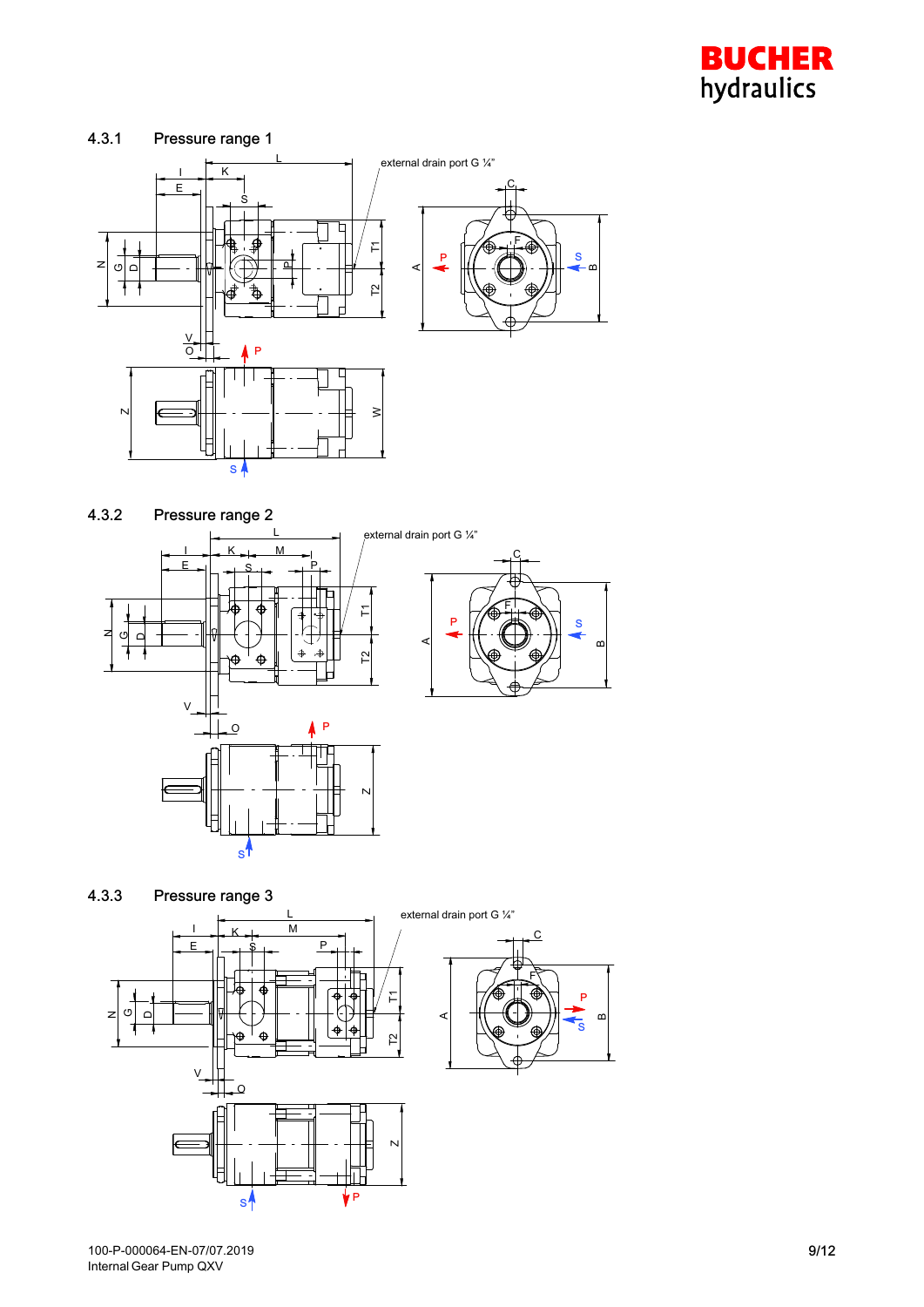

#### 4.3.4 Pressure range 4



4.3.5 Pressure range 5 external drain port G 1/4" I L  $\overline{\mathsf{k}}$ M E C F ⊥⊕  $\overline{\oplus}$ ۲  $\overline{\bullet}$  $\overline{\Phi}$ z  $\Box$ G $\alpha$ A  $\ddot{\Phi}$  $\ddot{\Phi}$  $\hat{\mathbf{\Theta}}$  $\hat{\Theta}$  $\mathop{\mathbb{P}}$ V  $\overline{\circ}$ N ↰ S VP



100-P-000064-EN-07/07.2019 Internal Gear Pump QXV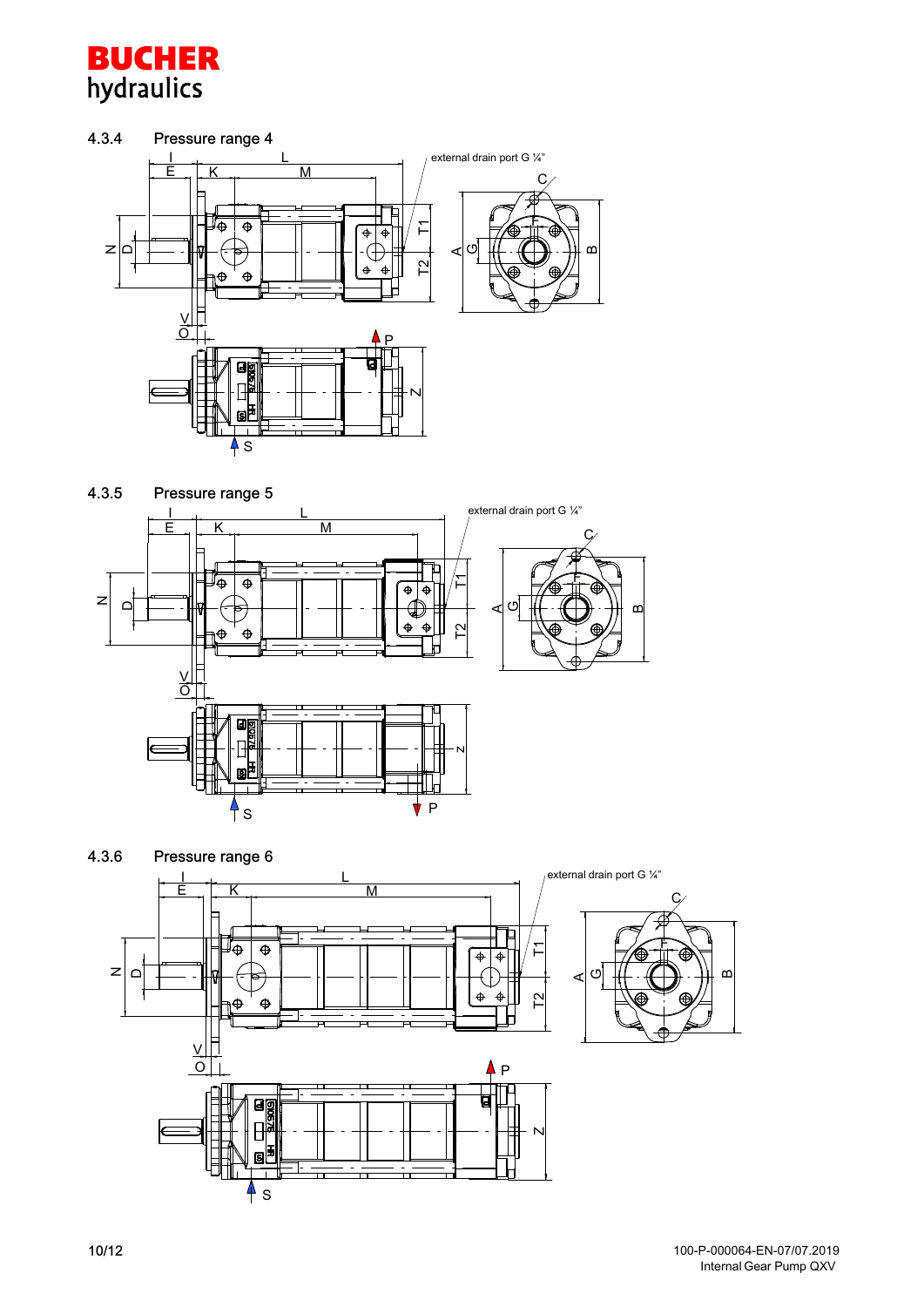

## 5 Ordering code

|                                                             |                                 | ***<br>$Q_1 X_2 V    6    4   $<br>$1, 2, 5$ $ R $<br>$\sim$ |  |
|-------------------------------------------------------------|---------------------------------|--------------------------------------------------------------|--|
| Series:<br>internal gear pumps for low-viscosity fluids QXV |                                 |                                                              |  |
| Frame size                                                  | 2/3/4/5/6/8                     |                                                              |  |
| Pressure range                                              | 1/2/3/4/5/6                     |                                                              |  |
| Displacement [cm <sup>3</sup> /rev]                         | $005 - 500$                     |                                                              |  |
| Direction of rotation                                       | right<br>- R<br>$\equiv$        |                                                              |  |
| Option                                                      | see section 5.3 for a selection |                                                              |  |

#### 5.1 Ordering example

| Required:                     | internal gear pump, type QXV |
|-------------------------------|------------------------------|
| Displacement:                 | 12 $cm3/rev$                 |
| Continuous pressure           | 250 bar                      |
| For use with diesel fuel oil. |                              |
| Ordering code:                | QXV36-012R                   |

#### 5.2 Standard configuration

- Direction of rotation right
- 2-hole mounting flange to ISO 3019/1 (SAE): sizes QXV 3-6 2-hole mounting flange to ISO 3019/2 (metric): sizes QXV 2+8
- FPM (viton) seals
- Cylindrical shaft end to ISO R775
- External drain port R in pump end cover

#### 5.3 Options

- 12 2-hole mounting flange to ISO 3019/2 (metric) for frame sizes QXV 3-6<br>83 Second suction port of
- Second suction port on QXV 61, size SAE 2" Second suction port on QXV 81, size SAE 2 1/2"
- 179 For applications with higher fluid temperatures maximum 160°C

For other options, consult Bucher Hydraulics GmbH.